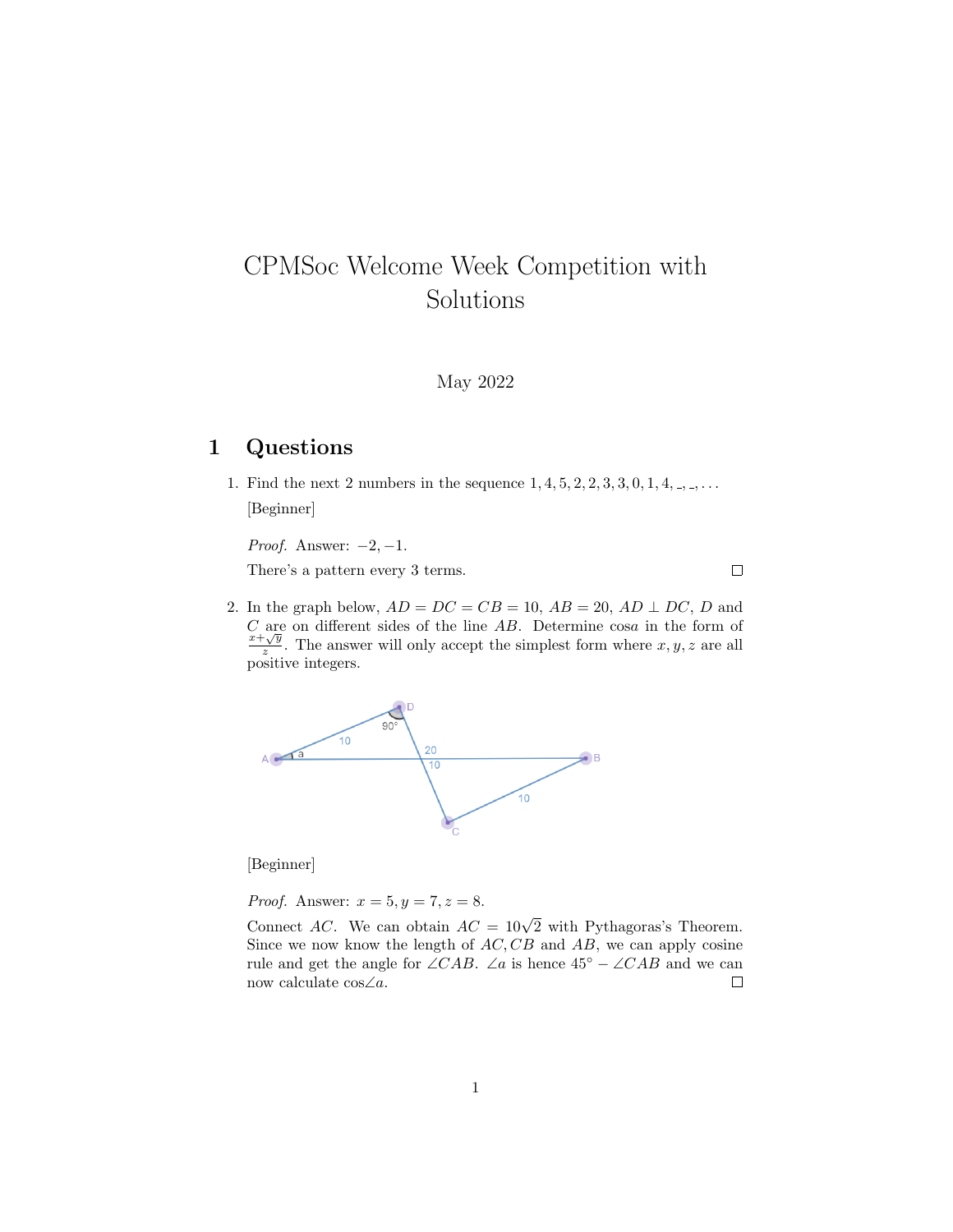3. In the following list of numbers, the number n appears n times for  $1 \leq$  $n \leq 200$ .

 $1, 2, 2, 3, 3, 3, 4, 4, 4, 4, \ldots, 200, \ldots, 200, 200$ 

What is the median of the numbers in this list?

*Proof.* Answer: 142. Total number of numbers in the list is  $\frac{201\times200}{2}$ 20100. We are looking for the 10050th number ie.  $\frac{n(n+1)}{2} \le 10050 < (n+1)(n+2)$  Cuess and sheels yields  $n = 142$  $\frac{2(n+2)}{2}$ . Guess and check yields  $n = 142$ .

4. How many sequences of zeros and ones of length 20 have all the zeros consecutive, or all the ones consecutive, or both?

(A) 190 (B) 192 (C) 211 (D) 380 (E) 382

*Proof.* For any  $a$  0s, we have 20- $a$  1s. Consider the cases where we insert the 0 block within the 1s. There are  $(20-a+1)$  ways to do this. When we insert the 1 block within the 0s, there are  $(a+1)$  ways to do this. However, we have over counted the 2 cases with [all 1s][all 0s] and [all 0s][all 1s] so for any a there are  $20 - a + 1 + a + 1 - 2 = 20$  ways to make such a sequence. However, for  $a = 0, 20$ , there's only 1 case each time that would be counted 20 times. So we let a range from 1 to 19.  $19*20+2=382$ .  $\Box$ 

5. Find the smallest positive integer solution to  $\tan 19x^{\circ} = \frac{\cos 96^{\circ} + \sin 96^{\circ}}{\cos 96^{\circ} - \sin 96^{\circ}}$ . (Beginner)

*Proof.* Answer- 159 From dividing both sides by  $\cos 96^\circ$  we get  $\frac{1+\tan 96^\circ}{1-\tan 96^\circ}$  =  $\tan (45° + 96°)$ , so  $\tan 141° = \tan 19x°$ , this is equivalent to solving the equation  $141 + 180n = 19x$ .

Take this modulo 19 and we get  $9n + 8 \equiv 0 \mod 19$  or  $9n \equiv 11 \equiv 144$ mod 19. Divide both sides by 9 to get  $n \equiv 16 \mod 19$ . So we take  $n = 16$ . So then  $19x = 141 + 180 \cdot 16 \Rightarrow x = 159$ . This must be unique modulo 180 so the answer is 159.  $\Box$ 

6. (2021 AMC 12A Q23) Frieda the frog begins a sequence of hops on a  $3 \times 3$  grid of squares, moving 1 square up, down, left or right randomly. She does not hop diagonally. If a jump would take of off the grid, she is teleported to the opposite side. For example, if Frieda begins in the centre and makes two hops "up". the first hop places her in the top row middle square, the second hop takes her to the opposite edge, landing on the bottom row middle square. Suppose Frieda starts from the centre square, makes at most four hops at random, and stops hopping if she lands on a corner square. What is the probability that she reaches a corner square on one of the four hops? (Beginner)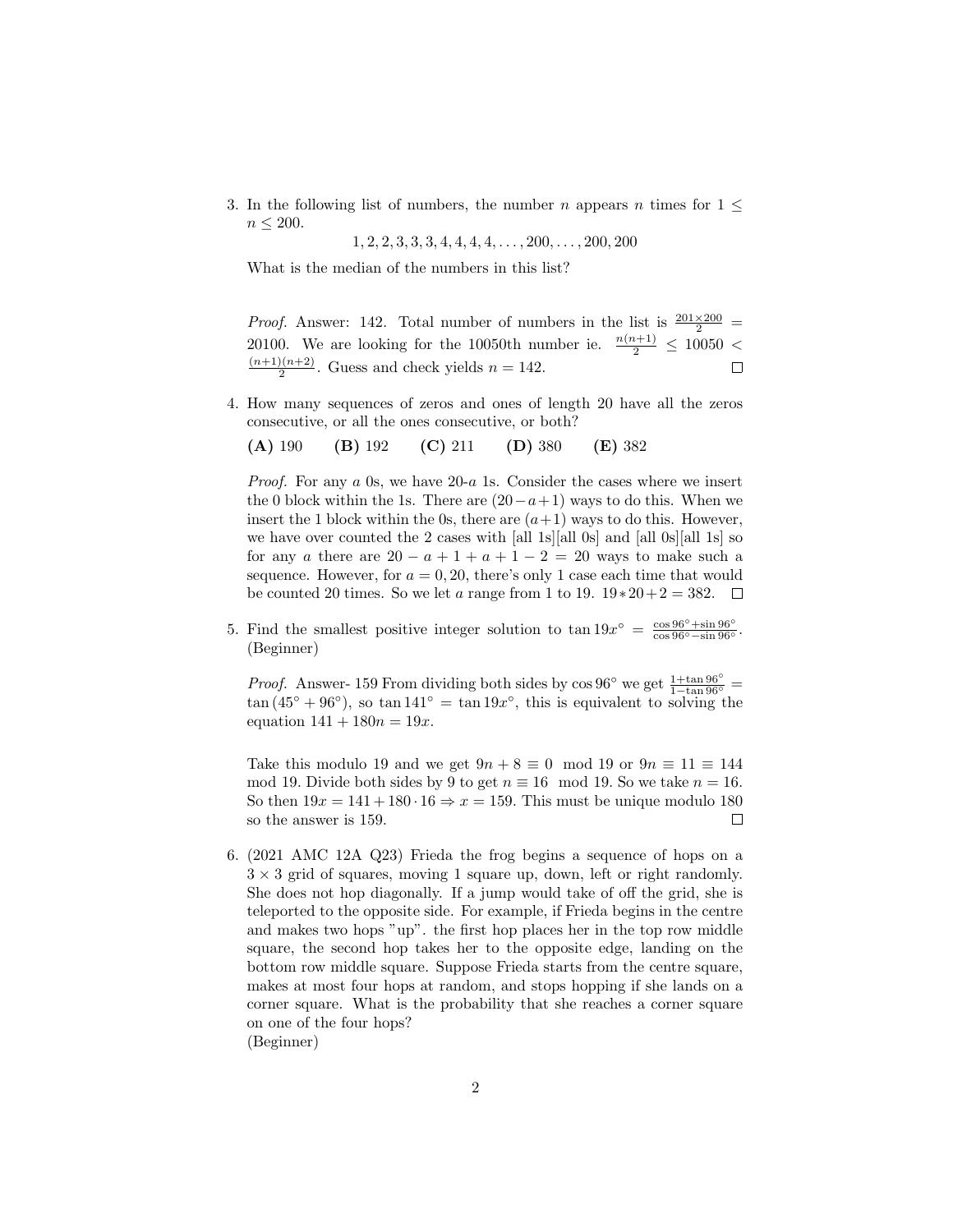*Proof.* Answer  $\frac{25}{32}$ . We instead find the probability of not reaching any corner cells in 4 moves. By symmetry, it suffices to consider if the first move is up. The next move must be up or down. If it is up, the possibilities are UUUU, UUUD, UUUL, UUUR, UUDU, UUDD. If down, we return to the centre, and our last two moves can be any two horizontal, or any two vertical i.e  $2 \times 2^2 = 8$  possible moves. This gives us a total of 14 sequences of moves not moving to any corner cells with first move being up, out of a total of  $4^3 = 64$  moves. Taking the complement gives us  $1 - \frac{14}{64} = \frac{25}{32}$ .  $\Box$ 

7. A fair 6-sided die is repeatedly rolled until an odd number appears. What is the probability that every even number appears at least once before the first occurrence of an odd number?

(A) 
$$
\frac{1}{120}
$$
 (B)  $\frac{1}{32}$  (C)  $\frac{1}{20}$  (D)  $\frac{3}{20}$  (E)  $\frac{1}{6}$ 

*Proof.* We have probability  $\frac{1}{2}$  of getting an even number to start out with. Then, we have a  $\frac{2}{5}$  probability progressing towards our goal of 3 distinct even numbers before the first odd number. This is because getting the same even number is irrelevant, getting either of the 2 different ones progresses us, and any odd ends us. Finally, we have a  $\frac{1}{4}$  probability of moving on and succeeding since there are 4 relevant numbers and 3 are odd. So, our total probability is  $\frac{1}{2} \cdot \frac{2}{5} \cdot \frac{1}{4} = \frac{1}{20} \rightarrow \boxed{C}$ .  $\Box$ 

8. A function  $f$  is defined over the set of all positive integers and satisfies

$$
f(1) = 2022
$$

and

$$
f(1) + f(2) + \dots + f(n) = n^2 f(n)
$$
 for all  $n > 1$ .

Calculate the exact value of  $f(2022)$ .

*Proof.* Answer  $f(2022) = 2/2023$  $f(1) + f(2) + \ldots + f(n) = n^2 f(n)$  $f(1) + f(2) + \ldots + f(n-1) = (n-1)^2 f(n-1)$ Subtracting these two equations yields  $f(n) = n^2 f(n) - (n-1)^2 f(n-1)$  i.e.  $(n^2-1)f(n) = (n-1)^2 f(n-1)$ , so  $f(n) = \frac{n-1}{n+1} f(n-1) \implies f(n) = \frac{4044}{n(n+1)}$ .  $\Box$ 

9. The sum of an infinite geometric series is a positive number S, and the second term in the series is 1. What is the smallest possible value of  $S$ ?

(A) 
$$
\frac{1+\sqrt{5}}{2}
$$
 (B) 2 (C)  $\sqrt{5}$  (D) 3 (E) 4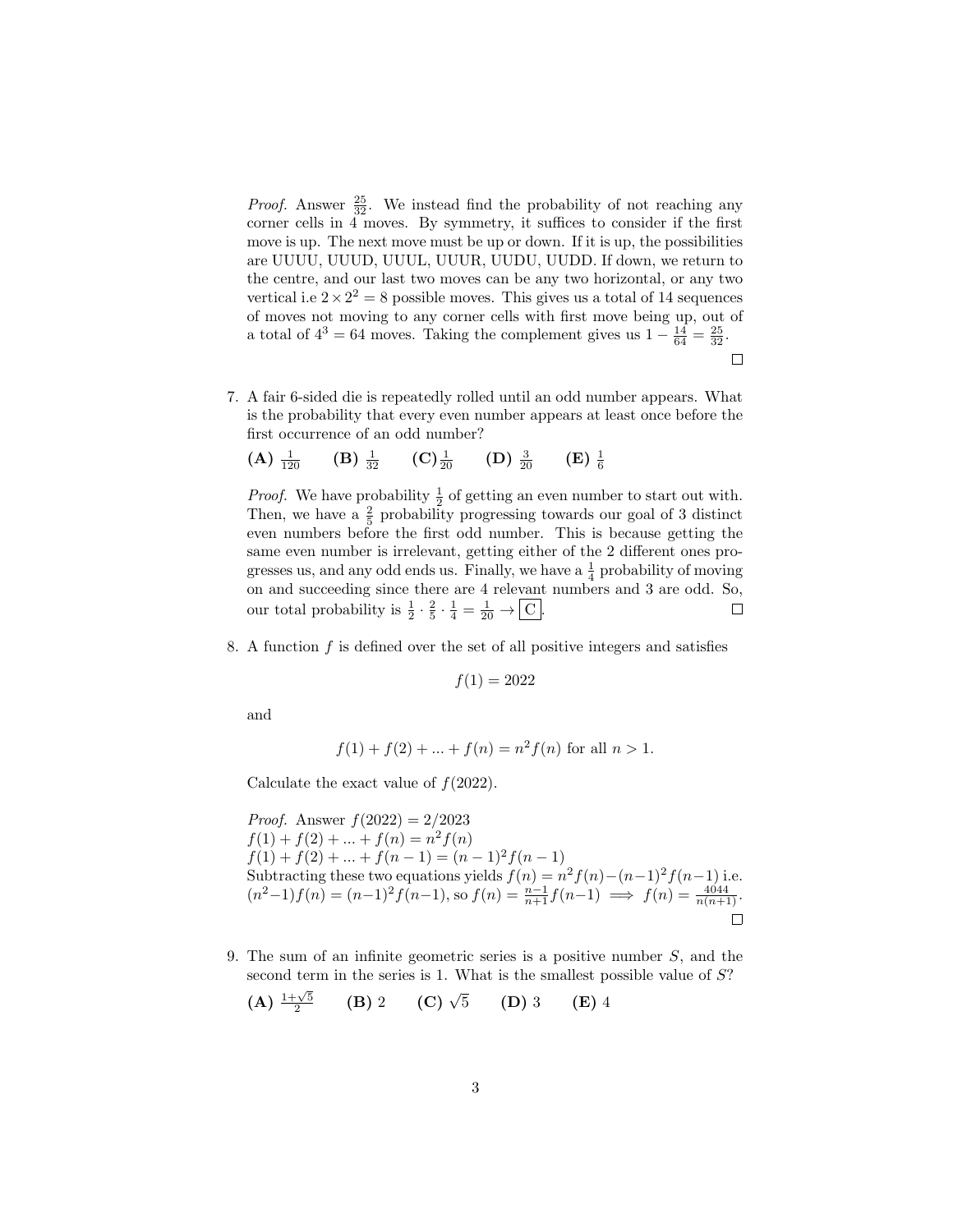Proof. We have the equations:

$$
ar = 1
$$

$$
\frac{a}{1-r} = S.
$$

Thus we want to minimize  $S = \frac{\frac{1}{r}}{1-r} = \frac{1}{r-r^2} = k$ .

This allows us to write a quadratic in r, specifically  $kr - kr^2 = 1 \Rightarrow$  $kr^{2} - kr + 1 = 0$ . Since r must be real, we can use the discriminant to get  $k^2 - 4k \geq 0 \Rightarrow k \geq 4$  when k is positive. Note that  $k \neq 0$  since S is positive. We can quickly check that the conditions are satisfied, for an answer of 4.  $\Box$ 

10. If the sequence  $(a_i)_{i\geq 1}$  is an arithmetic progression, then evaluate

$$
\frac{1}{n-1}\sum_{k=1}^{n-1}\frac{1}{\sqrt{a_k}+\sqrt{a_{k+1}}}.
$$

[Beginner]

*Proof.* Answer:  $\frac{1}{\sqrt{a_1} + \sqrt{a_n}}$ .

Since  $\{a_k\}_{k\geq 1}$  is an arithmetic sequence there exists  $d \in \mathbb{R}$  such that  $a_{k+1} - a_k = d$ , therefore

$$
\sum_{k=1}^{n-1} \frac{1}{\sqrt{a_k} + \sqrt{a_{k+1}}} = \sum_{k=1}^{n-1} \frac{\sqrt{a_{k+1}} - \sqrt{a_k}}{d} = \frac{1}{d} \left( \sqrt{a_n} - \sqrt{a_1} \right) = \frac{n-1}{\sqrt{a_1} - \sqrt{a_n}}
$$

11. The numbers  $1!, 2!, 3! \ldots 100!$  are written on a blackboard. Is it possible to remove a number so that the product of the remaining numbers is a perfect square? (Formatting suggestion: type the number which is being removed. If it is impossible, type -1).

Proof. Answer: 50! The product of all the factorials contain each odd number an even number of times, and each even number an odd number of times. Therefore we have the product

$$
X = N^2 \times (2 \times 4 \times 6 \times \dots \times 100)
$$
  
=  $N^2 \times 2^{50} \times 50!$   
=  $(2^{25}N)^2 \times 50!$ 

Therefore removing 50! gives us a square.

 $\Box$ 

12. Find all integers k such that k+1 and 16k+1 are perfect squares.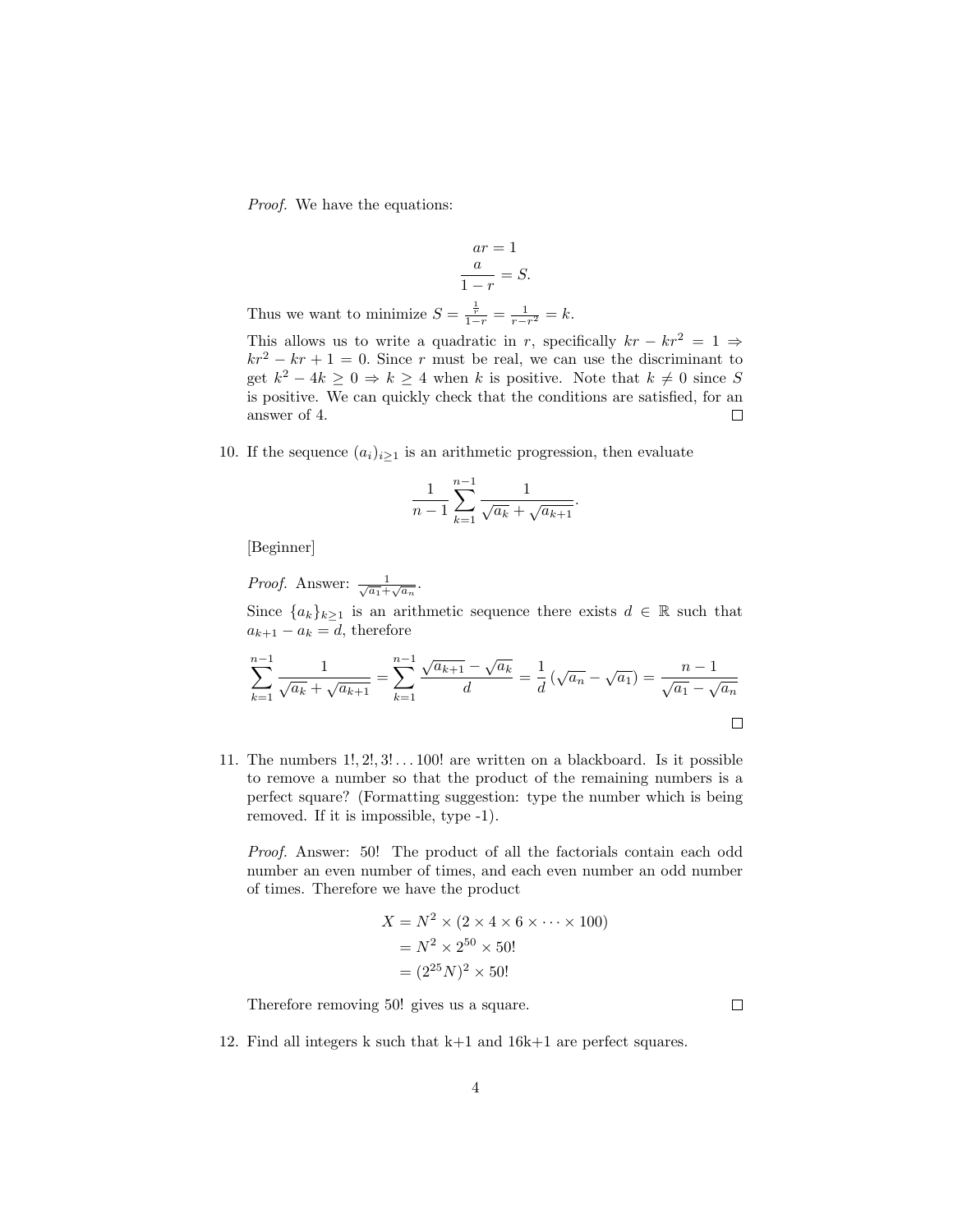*Proof.* Answer:  $k = 3, k = 0$ . Let  $k + 1 = m^2$ ,  $16k + 1 = n^2$  for integers m and n. Then:  $16k + 16 = 16m^2$ ,  $16k + 1 = n^2$ . Subtracting,  $15 = (4m + n)(4m - n)$ , after which, by analysing factors of 15, that the pair  $(m^2, n^2) = (4, 49), (1, 1)$ . This corresponds to values  $k = 3, k = 0$ 

13. Let  $x, y, z$  be real numbers such that

$$
x + y + z = 1,
$$
  
\n
$$
x2 + y2 + z2 = 2,
$$
  
\n
$$
x3 + y3 + z3 = 3.
$$

Then find the value of  $x^5 + y^5 + z^5$ .

*Proof.* Answer: 6. We see that  $a_n = x^n + y^n + z^n$  can be expressed as a linear homogeneous recurrence of order 3  $a_{n+3} = a_{n+2} + a_{n+1}/2 + a_n/6$  for natural  $n > 0$ . for natural  $n \geq 0$ .

14. Let  $\alpha$  and  $\beta$  be positive integers such that

$$
\frac{43}{197} < \frac{\alpha}{\beta} < \frac{17}{77}
$$

.

Find the minimum possible value of  $\beta$ .

(Intermediate)

*Proof.* Answer  $\beta = 32$  Note that

$$
\frac{77}{17} = 4 + \frac{9}{17} < \frac{\beta}{\alpha} < \frac{197}{43} = 4 + \frac{25}{43},
$$

Thus  $4 < \frac{\beta}{\alpha} < 5$ . Since  $\alpha$  and  $\beta$  are positive integers, we may write  $\beta = 4\alpha + x$ , where  $0 < x < \alpha$ . Now we get

$$
4 + \frac{9}{17} < 4 + \frac{x}{\alpha} < 4 + \frac{25}{43}.
$$

So  $\frac{9}{17} < \frac{x}{\alpha} < \frac{25}{43}$ ; that is,  $\frac{43x}{25} < \alpha < \frac{17x}{9}$ .

We find the smallest value of x for which  $\alpha$  becomes a well-defined integer. For  $x = 1, 2, 3$  the bounds of  $\alpha$  are respectively

 $\sim$ 

 $\overline{18}$ 

 $\lambda$ 

$$
\left(1 + \frac{18}{25}, 1 + \frac{8}{9}\right)
$$

$$
\left(3 + \frac{11}{25}, 3 + \frac{7}{9}\right)
$$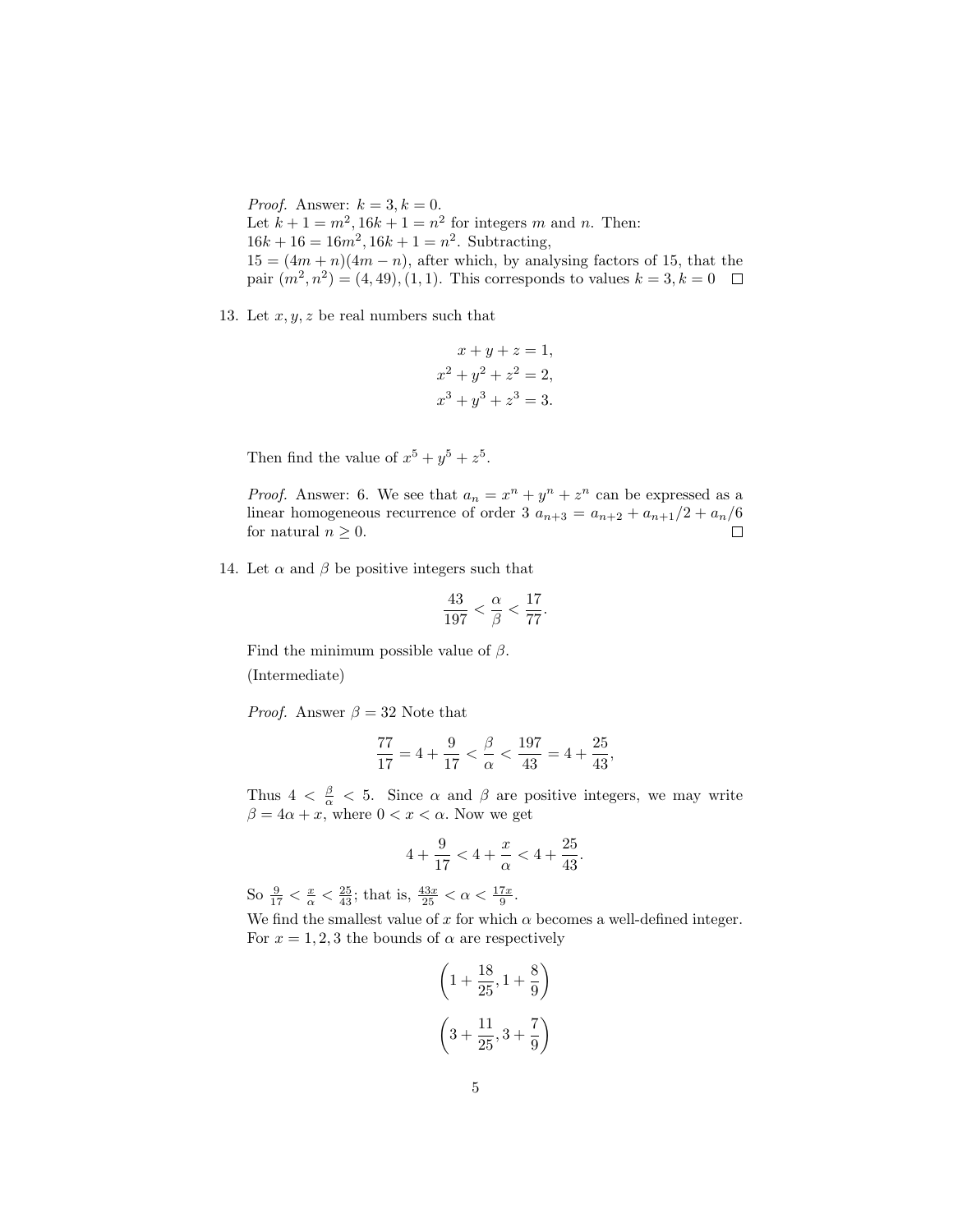$$
\left(5+\frac{4}{9},5+\frac{2}{3}\right)
$$

. None of these pair contain an integer between them.

But for  $x = 4$ , we have that  $\frac{43x}{25} = 7 + \frac{5}{9}$ , in which case  $\alpha = 7$  and  $\beta = 32$ . Note that this must indeed be the minimum since for  $x \ge 5$  we have  $\alpha > 8$ and so  $\beta > 37.$ 

15. Let  $d(n)$  denote the number of positive integers that divide n, including 1 and n. For example,  $d(1) = 1, d(2) = 2$ , and  $d(12) = 6$ . (This function is known as the divisor function.) Let

$$
f(n) = \frac{d(n)}{\sqrt[3]{n}}
$$

There is a unique positive integer N such that  $f(N) > f(n)$  for all positive integers  $n \neq N$ . Find N.

*Proof.* Answer: 2520. Let  $N = p_1^{a_1} p_2^{a_2} \dots p_k^{a_k}$ . Then

$$
f(N) = \frac{(a_1 + 1)(a_2 + 1) \dots (a_k + 1)}{p_1^{a_1/3} p_2^{a_2/3} \dots p_k^{a_k/3}}
$$

We can look at each prime power individually. For  $p_k > 7$ ,  $\frac{a_k+1}{a_k/3}$  $\frac{a_k+1}{p_k^{a_k/3}} < 1$ , and so should not be a factor of our maximal  $N$ . Finding the maximum value of the expression for powers of  $2, 3, 5, 7$  yield  $2^3, 3^2, 5^1, 7^1$ , whose product is 2520.  $\Box$ 

16. Find all real functions,  $f : \mathbb{R} \to \mathbb{R}$  which satisfy

$$
f(x+y)^2 = f(x)^2 + f(y)^2, \ \forall x, y \in \mathbb{R}.
$$

[Beginner]

*Proof.* Answer:  $f(x) = 0$  for all reals. Note since

$$
f(x + y)^2 = f(x)^2 + f(y)^2, \ \forall x, y \in \mathbb{R},
$$

we could set  $x = y = 0$  which gives us that  $f(0) = 0$ , and then  $x = -y$ implies that  $f(x)^2 = -f(y)^2$  the RHS of the equation is  $\geq 0$  while the left one is  $\leq 0$  therefore the only possible solution is when both are 0. Hence ,  $f(x) = 0, \forall x \in \mathbb{R}$  is the only real function with the given functional property.

 $\Box$ 

 $\Box$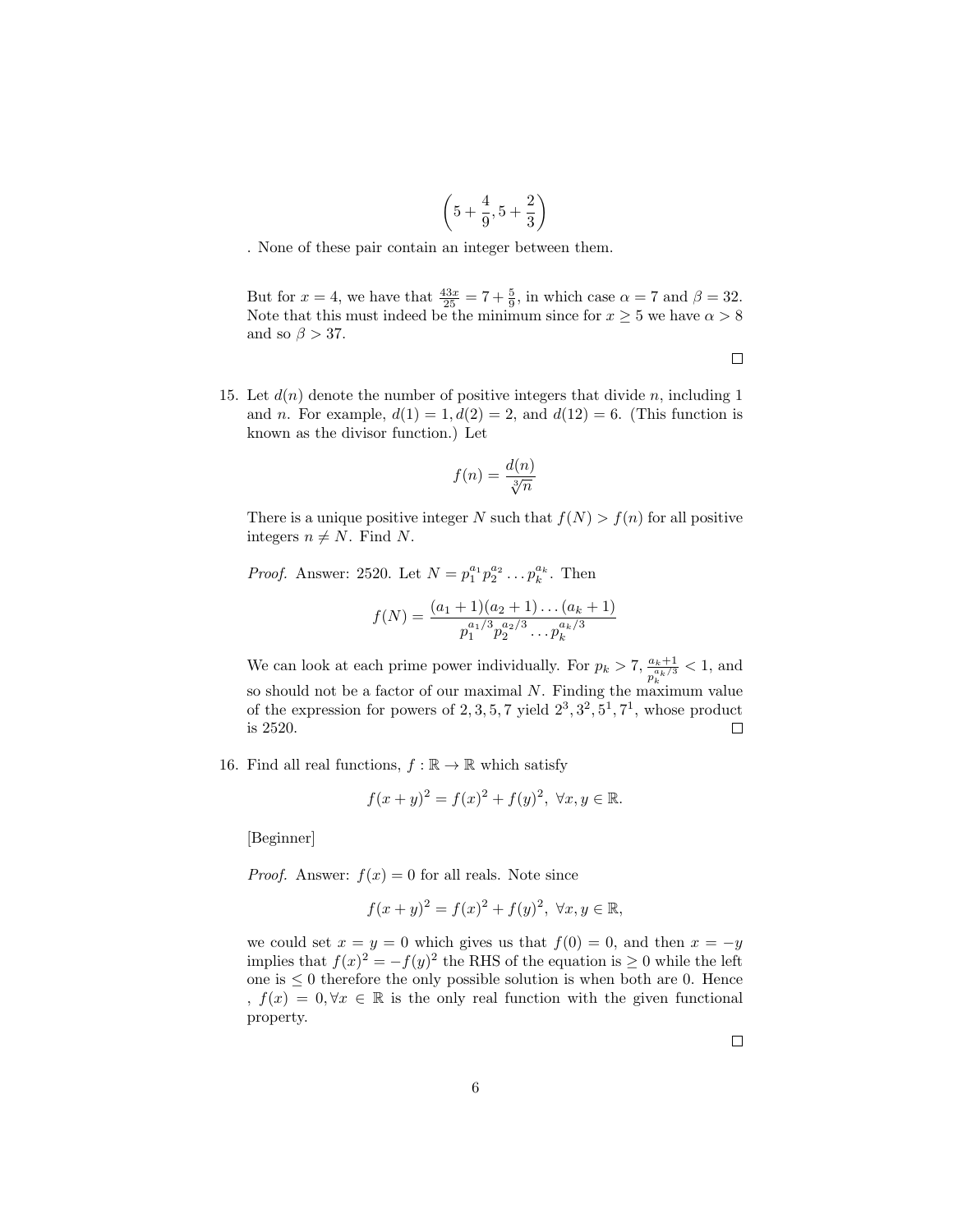17. Let p be an odd prime. Find all pairs of positive integers  $(m, n)$  satisfying

$$
(p-1)(p^{n}+1) = 4m(m+1).
$$

*Proof.* Answer:  $(\frac{p-1}{2}, 1)$  only.

$$
p^{n+1} - p^n + p - 1 = 4m^2 + 4m
$$

$$
p(p^n - p^{n-1} + 1) = (2m + 1)^2
$$

Note that since RHS is a square, this implies  $p^2 \mid LHS$ , so  $p \mid p^n - p^{n-1} + 1$ . This is only possible when  $n-1 = 0$ , so  $n = 1$ . Substituting back into the equation gives  $m = \frac{p-1}{2}$ .  $\Box$ 

18. (Schur) Every non-constant integer polynomial P has an infinite number of prime divisors.

(Beginner)

*Proof.* Consider  $P \in \mathbb{Z}[x]$ , and therefore we have that

$$
P(x) = a_n x^n + \dots + a_0,
$$

 $a_0 = P(0)$ , therefore we have that

$$
P(P(0)x) = P(0)(1 + Mx),
$$

for some  $M$ . Hence if we assume that there are only finite numbers of prime divisors  $P = \{p_1, p_2, \dots, p_n\}$  then considering

$$
P(P(0)p_1\cdots p_n)=P(0)(1+Mp_1\cdots p_n)
$$

notice the second term must be divisible by a prime that's not in the set P. Hence this contradict the finitude of the set P.  $\Box$ 

19. (Beginner) As the ruler of the kingdom of Wuturia, you have invited all the rulers from neighbouring kingdoms to a diplomatic drinking party tomorrow night, in 24 hours. However, it has just come to your attention that there has been an attempt to poison all the rulers, and exactly one of the many B barrels of wine has been poisoned such that anyone who drinks it is bound to die in their next sleep. However, there is nobody who knows which barrel is the one that's been poisoned. You know that having any leader die, or having to postpone the event would undoubtedly spark war between the kingdoms. As such, this event must go ahead, but with the poisoned barrel identified and removed.

You are willing to have your servants test all the B barrels by drinking them tonight, and seeing who lives and who dies to single out which barrel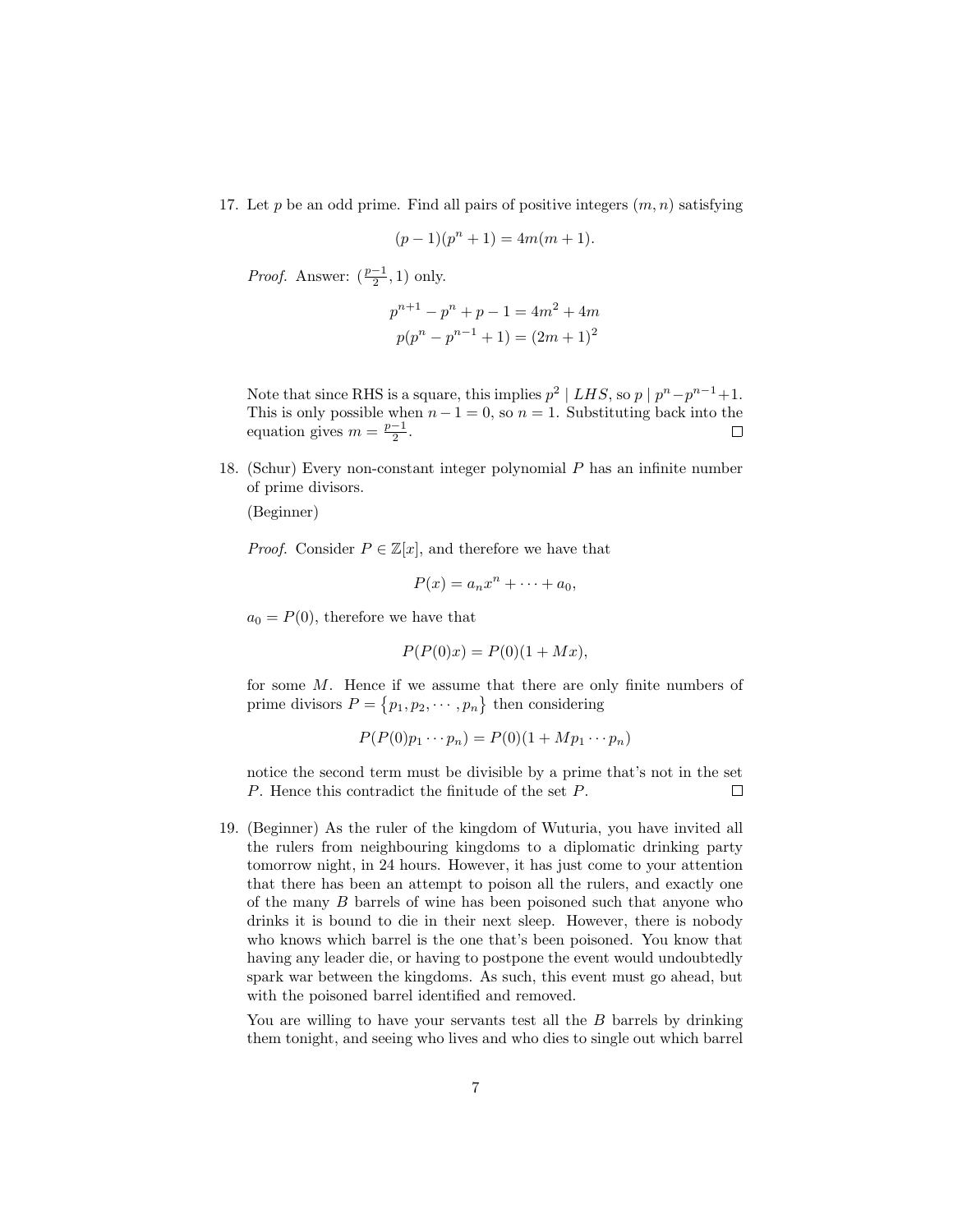was poisoned. However, since you do not wish to publicise the fact that you are subjecting your servants to such fate, nor do you want to risk this news getting out that your oversight allowed the drinks to be poisoned in the first place, your aim to find the minimal number of servants,  $n$  to be able to single out exactly which barrel contains the poison.

Additionally, each barrel is hypothetically big enough that it can be trialled by every servant, and still have enough left for the party. As such, it is not a concern to minimise the total number of trials, nor to minimise the worst case scenario for deaths. Also, all deaths are assumed due to the poison and naps are not allowed in this kingdom.

What is the minimum  $n$  for the following  $B$ ?

i) 10

ii) 1000

iii) B (give the answer to this as an equation in terms of variable  $B$ )

Proof. Answer: The trick lies in "binary", since by the morning, each servant will either be alive or dead. As such, you can number all the barrels in base 2 starting from 0, with leading zeroes so that all numbers are the same length as the largest number. Then, each servant can be assigned to one magnitude in the base two numbers, and drink any wines where there assigned digit is a "1", and leave any where it is a "0" untouched. Then, by seeing which servants have lived and which have died, a binary representation can be found for the poisoned barrel, and it can be promptly removed before the party. Therefore, the answer is to find the minimum n such that  $2^n > B$ , such that there is enough "bits" to store all of B.

For example, for the case of  $B = 10$ , where  $2^4 > 10 > 2^3$ , we need 4 servants, and a 4 digit base 2 numbering of the barrels. This numbering is [0000, 0001, 0010, 0011, 0100, 0101, 0110, 0111, 1000, 1001]. Person A will drink only [1000, 1001], person B will drink [0100, 0101, 0110, 0111] etc. Then, if servants B and D die, but A and C are still alive, we can deduce that the poisoned barrel was [0101], since those are the two people who drank it. For every barrel which is poisoned, there is one unique combination of deaths which can point out the poisoned barrel.

Note that this method can have nobody die, everyone die (if there's the right number of total barrels), and also subjects people to different risks.  $\Box$ 

20. (Hard) Let  $f : \mathbb{R} \to \mathbb{R}$  be such that

$$
f\left(2x - \frac{f(x)}{\alpha}\right) = \alpha x, \forall x \in \mathbb{R}.
$$

Prove that  $f(x) = \alpha(x - c)$ , for all  $x \in \mathbb{R}$ .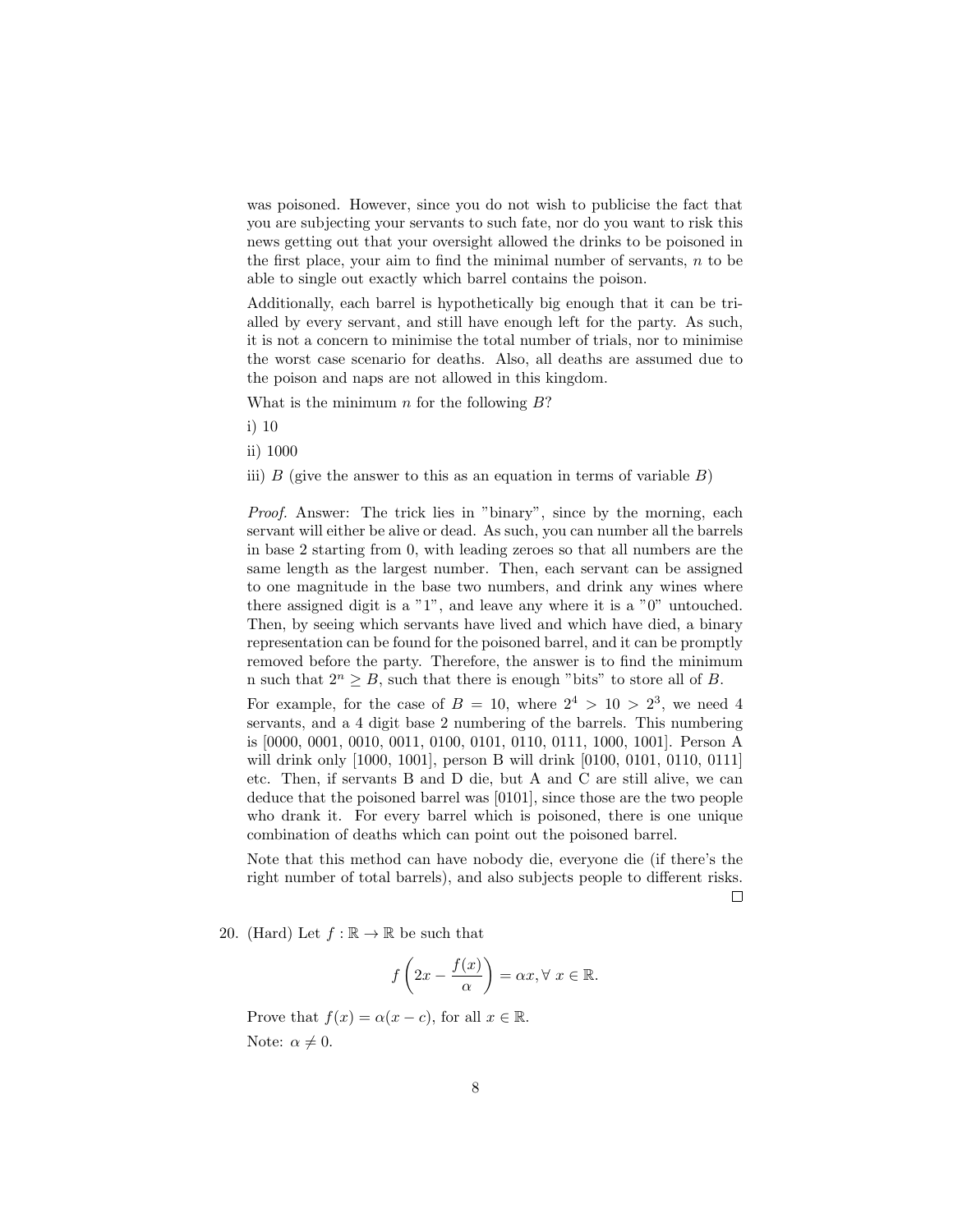Proof. Note that

$$
g(g(x)) = 2g(x) - x,\tag{1}
$$

implying that g is continuous. Moreover it also shows that  $g(x)$  is injective, where  $g = 2x - f(x)/\alpha$ .

Coupled with continuity we have already proven strict montonicity of g , however  $g$  cannot be strictly decreasing since for that to occur we need  $x < y \implies g(y) < g(x) \implies g(g(x)) < g(g(y)) \implies 2g(x) - x < 2g(y) - y$ which leads to a contradiction hence we have that  $g$  must indeed be strictly increasing .

Another observation is that

$$
g^{3}(x) = g^{2}(g(x)) = 2g^{2}(x) - g(x), \forall x \in \mathbb{R},
$$
\n(2)

therefore by induction

$$
g^{n}(x) = ng(x) - (n - 1)x, \ \forall x \in \mathbb{R}, \ n \ge 1.
$$
 (3)

Thus we get that

$$
g^{n}(x) - g^{n}(0) = n(g(x) - x - g(0)) + x.
$$
 (4)

Since g is increasing, we see that  $g^{n}(x) - g^{n}(0) > 0$  if  $x > 0$  and  $g^{n}(x)$  $g^{n}(0) < 0$  if  $x < 0$ . Using (5) we see that

$$
\frac{g^n(x) - g^n(0)}{n} = g(x) - x - g(0) + \frac{x}{n}, \lim_{n \to \infty} \frac{g^n(x) - g^n(0)}{n} = g(x) - x - g(0),
$$

for all x. However for  $x > 0$  and  $x < 0$ 

$$
\lim_{n \to \infty} \frac{g^n(x) - g^n(0)}{n} \ge 0,
$$
  

$$
\lim_{n \to \infty} \frac{g^n(x) - g^n(0)}{n} \le 0,
$$

respectively. These imply that

$$
\begin{cases}\n g(x) \ge g(0) + x, x > 0 \\
g(x) \le g(0) + x.x < 0\n\end{cases}
$$

and that leads to g being a surjection.

Let  $s = \inf\{g(x) : x \in \mathbb{R} \text{ and } r = \sup\{g(x) : x \in \mathbb{R}\}\)$ . Suppose that  $r < \infty$ (*r* is finite), then we that  $r + 1 - g(0) > 0$ ,

$$
g(r + 1 - g(0)) \ge g(0) + r + 1 - g(0),
$$